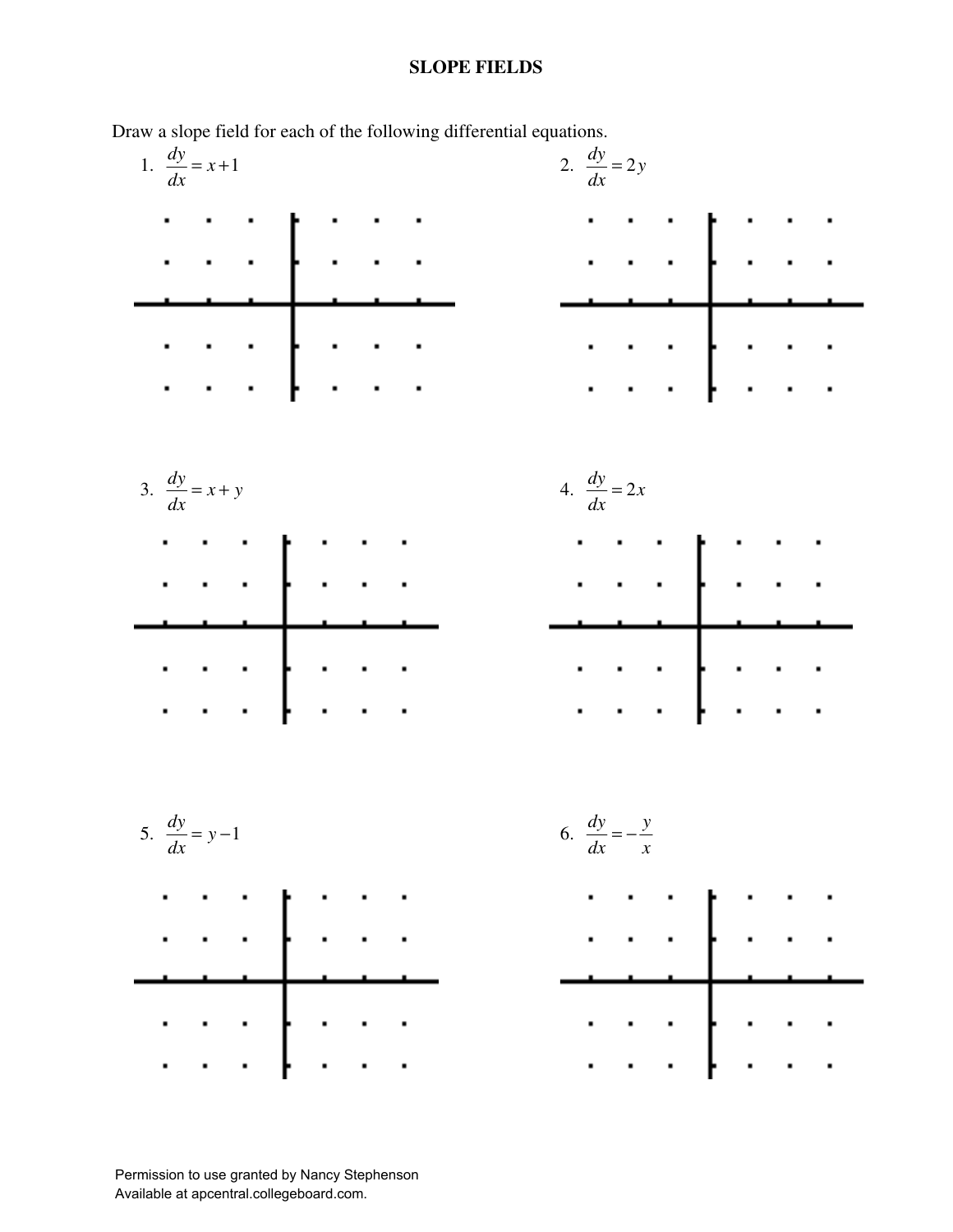Match each slope field with the equation that the slope field could represent.<br>(A) (B)  $(A)$  (B)













9.  $y = x^2$  13.  $y = \cos x$ 

10. 
$$
y = \frac{1}{6}x^3
$$

Permission to use granted by Nancy Stephenson Available at apcentral.collegeboard.com.



 $(C)$  (D)





 $\hbox{ (G)}$   $\hbox{ (H)}$ 



7.  $y=1$  11.  $y=\frac{1}{x^2}$ 

8.  $y = x$  12.  $y = \sin x$ 

$$
y = \frac{1}{6}x^3
$$
 14.  $y = \ln|x$